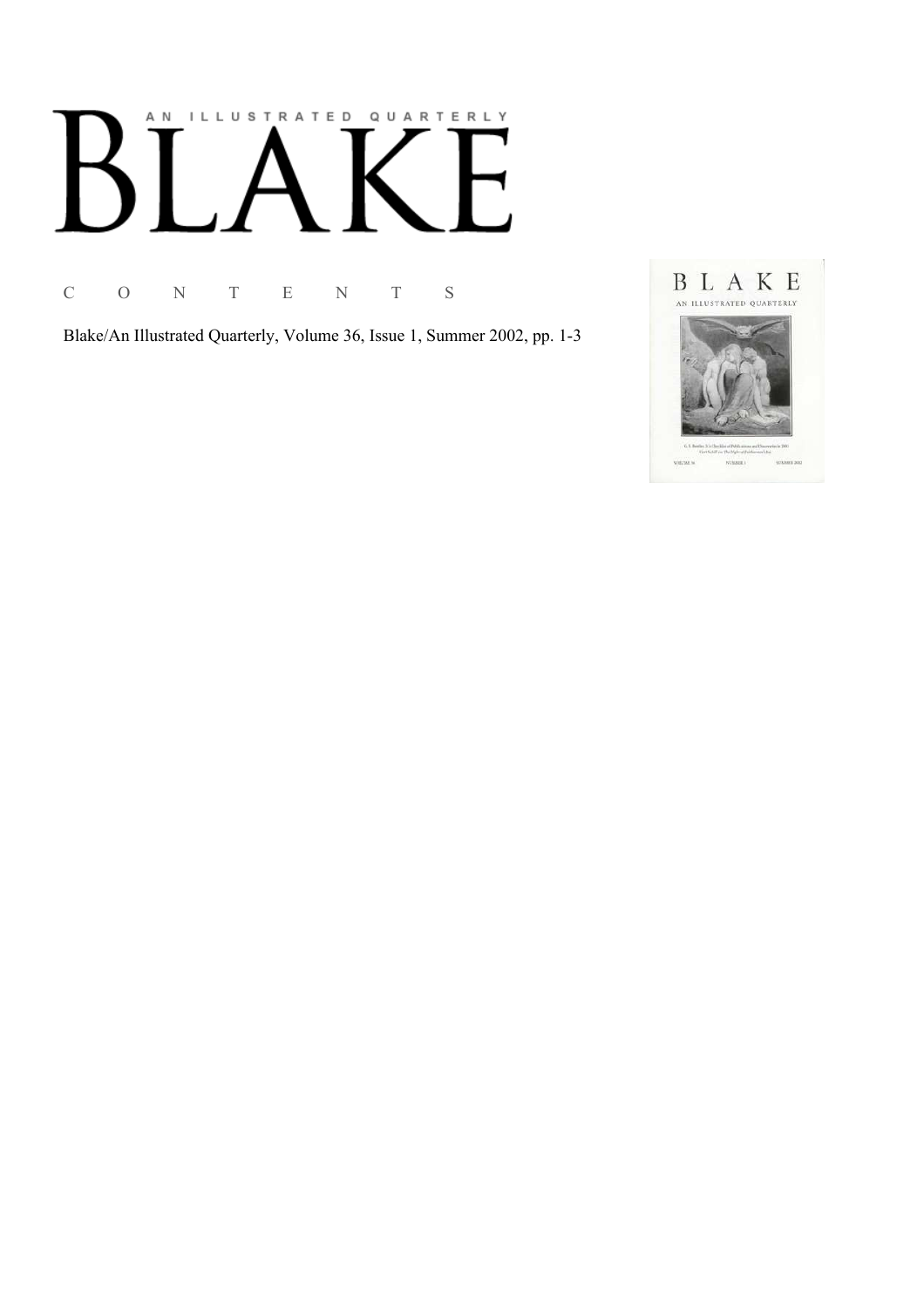## BLAKE

## AN ILLUSTRATED QUARTERLY



G. E. Bentley, Jr.'s Checklist of Publications and Discoveries in 2001 Gert Schiff on *The Night of Enitharmon's Joy* 

VOLUME 36 NUMBER 1 SUMMER 2002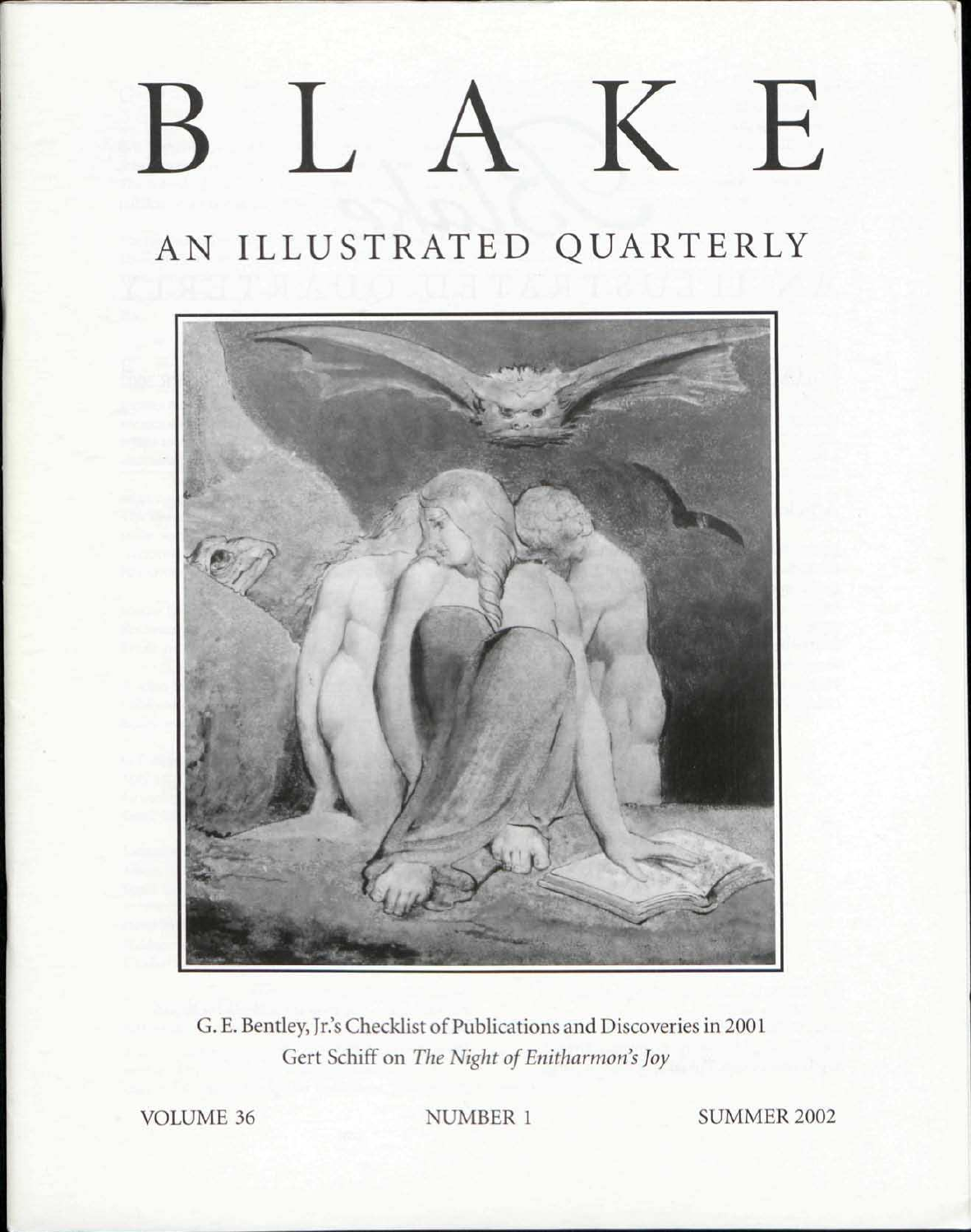

### AN ILLUSTRATED QUARTERLY

www.blakequarterly.org

VOLUME 36

NUMBER 1

SUMMER 2002

#### CONTENT S

#### Article

William Blake and His Circle: A Checklist of Publications and Discoveries in 2001 *By G.E. Bentley, Jr. 4* 

#### Minute Particular

**The Night of Enitharmon's Joy** *Catalogue Entry by Gert Schiff 38* 

#### ADVISOR Y BOAR D

G. E. Bentley, Jr., University of Toronto, retired Martin Butlin, London Detlef W. Dorrbecker, University of Trier Robert N. Essick, University of California, Riverside Angela Esterhammer, University of Western Ontario Nelson Hilton, University of Georgia Anne K. Mellor, University of California, Los Angeles Joseph Viscomi, University of North Carolina at Chapel Hill David Worrall, St. Mary's College